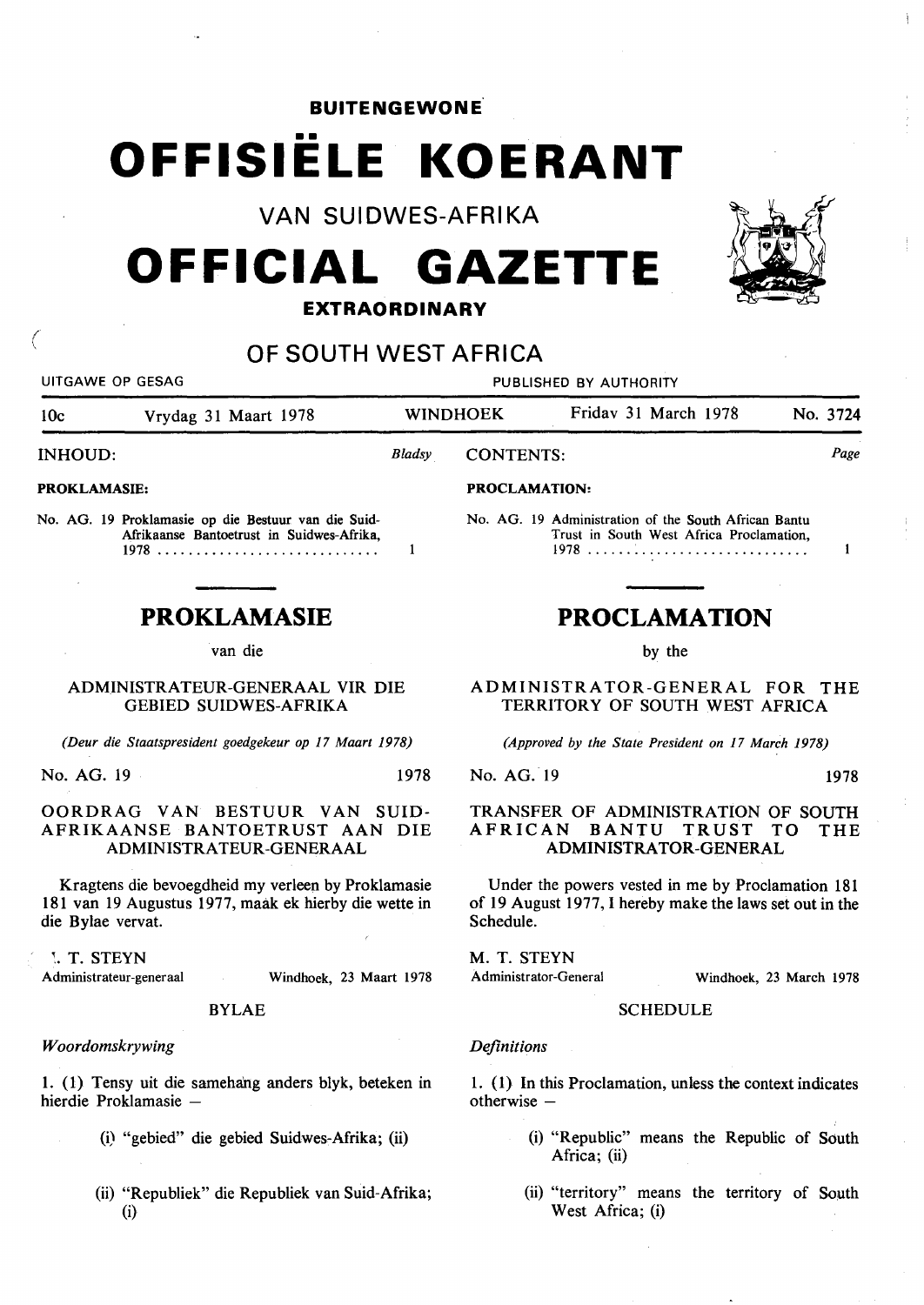(iii) "Trust" die . Suid-Afrikaanse Bantoetrust ingestel by artikel 4 van die Bantoetrust en -grond Wet, 1936 (Wet 18 van\_ 1936). (iii)

(2) 'n Verwysing in hierdie Proklamasie na 'n bepaalde wet word uitgele as 'n verwysing ook na 'n regulasie, reel of ander maatreel wat kragtens daardie wet gemaak is of daarop betrekking het.

#### *Oordrag van bestuur van Trustsake in die gebied aan die Administrateur-generaal*

2. Ondanks andersluidende bepalings van enige ander wet maar behoudens die bepalings van hierdie Proklamasie, word die sake van die Trust in en ten opsigte van die gebied deur die Administrateur-generaal bestuur, en is die Administrateur-generaal vir die doel die Trustee van die Trust.

#### *Toepassing van wette*

3. (1) Behoudens die bepalings van subartikel (2), word 'n verwysing in enige wet vir sover dit van toepassing is of betrekking het op of in verband staan met die sake van die Trust in of ten opsigte van die gebied -

- (a) na die Trustee van die Trust, uitgelê as 'n verwysing na die Administrateur-generaal as Trustee van die Trust ingevolge artikel 2;
- (b) na die Staatspresident (anders as Trustee van die Trust) of na die Parlement (met inbegrip van die Senaat of die Volksraad) of Minister van Bantoeadministrasie en -ontwikkeling of Minister van Finansies van die Republiek, uitgelê as 'n verwysing na die Administrateur-generaal;
- (c) na die Staat of na die Regering van die Republiek, uitgele as 'n verwysing ook na die Administrateur-generaal;
- (d) na *dieStaatskoerant* van die Republiek, uitgele as 'n verwysing na die Offisiële Koerant van die gebied.

(2) Die bepalings van subartikel (1) is nie van toepassing nie op  $-$ 

- (a) artikel 6 *bis* (3) van die Bantoetrust en -grond Wet, 1936 (Wet 18 van 1936), en die verwysing in artikel 8 van daardie Wet, vir sover dit die instelling van die Suid-Afrikaanse Bantoetrustfonds betref, na die Trustee;
- (b) die Wet op die Bevordering van die Ekonomiese Ontwikkeling van Bantoetuislande, 1968 (Wet 46 van 1968);

(iii) "Trust" means the South African Bantu Trust established by section 4 of the Bantu Trust and Land Act, 1936 (Act 18 of 1936). (iii)

(2) A reference in this Proclamation to any particular law, shall be construed as including a reference to a regulation, rule or other enactment made under or relating to that law.

*Transfer of administration of Trust affairs in the territory to the Administrator-General* 

2. Notwithstanding any provisions to the contrary contained in any other law but subject to the provisions of this Proclamation, the affairs of the Trust in or in respect of the territory shall be administered by the Administrator-General, and the Administrator-General shall for that purpose be the Trustee of the Trust.

### *Application of laws*

3. (1) Subject to the provisions of subsection (2), any reference in any law in so far as it applies or relates to or is connected with the affairs of the Trust in or in respect of the territory  $-$ 

- (a) to the Trustee of the Trust, shall be construed as a reference to the Administrator-General as Trustee of the Trust in terms of section 2;
- (b) to the State President (otherwise than as Trustee of the Trust) or to the Parliament (including the Senate or the House of Assembly) or Minister of Bantu Administration and Development or Minister of Finance of the Republic, shall be construed as a reference to the Administrator-General;
- (c) to the State or to the Government of the Republic, shall be construed as including a reference to the Administrator-General;
- (d) to the *Gazette* of the Republic, shall be construed . as a reference to the *Official Gazette* of the territory.

(2) The provisions of subsection (1) shall not apply  $to -$ 

- (a) section 6 *bis* (3) of the Bantu Trust and Land Act, 1936 (Act 18 of 1936), and the reference in section 8 of that Act, in so far as it relates to the establishment of the South African Bantu Trust Fund, to the Trustee;
- (b) the Promotion of the Economic Development of Bantu Homelands Act, 1968 (Act 46 of 1968);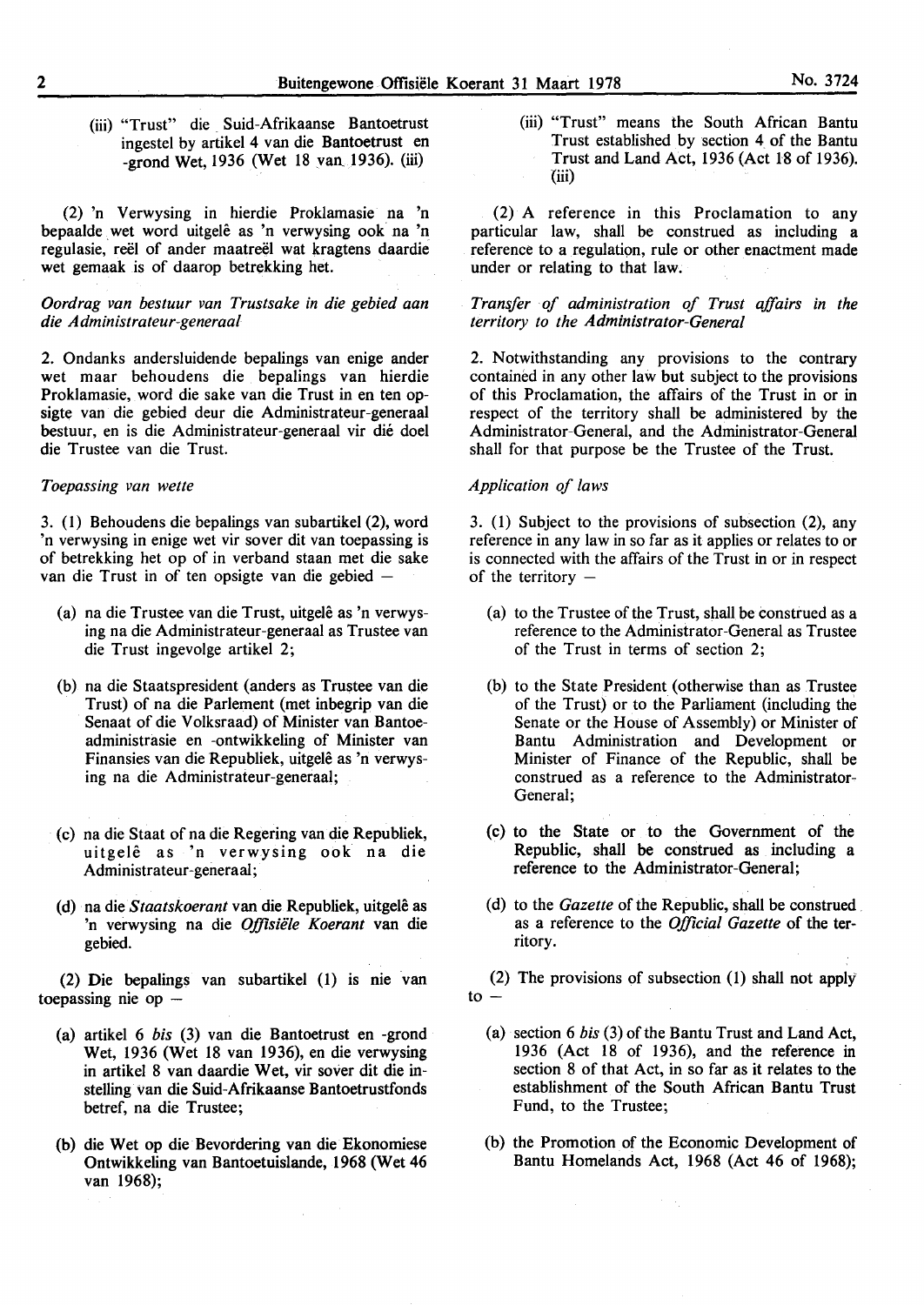(c) die bepalings van 'n wet in subartikel (1) van hierdie artikel bedoel wat die Administrateurgeneraal bepaal, in die mate of met betrekking tot die aangeleentheid en vanaf die datum (wat 'n datum vroeër as die datum van die bepaling kan wees) wat by bepaal, en wat deur die Hoofdirekteur van die Kantoor van die Administrateur-generaal by kennisgewing in die *Offisiele Koerant* bekend gemaak word.

(3) By 'die toepassing van artikel 9 *bis* van die Bantoetrust en -grond Wet, 1936, op die boeke en rekenings wat op die bestuur van die Trust deur die Administrateur-generaal ingevolge hierdie Proklamasie betrekking bet, word die woorde "en die Minister van Finansies" in subartikel (3) van daardie artikel, en subartikel ( 4) van daardie artikel, geag geskrap te wees.

#### *Delegering van bevoegdhede*

4. (1) Die Administrateur-generaal kan 'n bevoegdheid wat by 'n wet soos deur artikel 3 toegepas aan ·hom verleen word, behalwe 'n bevoegdheid om 'n proklamasie uit te vaardig of om regulasies of reels te maak, aan die Sekretaris van Bantoe-adrninistrasie en -ontwikkeling of 'n. beam pte in die Departement van Bantoe-administrasie en -ontwikkeling wat in die gebied diens doen, delegeer, en genoemde Sekretaris kan 'n bevoegdheid wat aldus aan hom gedelegeer is of wat by so 'n wet aan hom verleen word, aan enige beampte in daardie Departement delegeer.

(2) Die genoemde Sekretaris word nie ontdoen van 'n bevoegdheid wat by kragtens subartikel (1) gedelegeer bet nie, en kan 'n beslissing deur die betrokke beampte by die uitoefening van daardie bevoegdheid gegee, wysig of intrek.

(3) Die Administrateur-generaal word nie ontdoen van 'n bevoegdheid wat deur hom gedelegeer is nie, en kan 'n beslissing by die uitoefening van daardie bevoegdheid gegee, met inbegrip van 'n beslissing deur genoemde Sekretaris kragtens subartikel (2) gegee, wysig of intrek.

(4) Waar 'n bevoegdheid aan die bekleder van 'n pos l gedelegeer is, kan daardie bevoegdheid uitgeoefen word deur die persoon wat te eniger tyd die werksaamhede verrig wat aan daardie pos verbonde is.

(5) Die bepalings van hierdie artikel belet nie 'n delegering wat deur 'n in subartikel (1) bedoelde wet gemagtig word nie.

#### *Oorgangsbepalings*

5. Enigiets wat voor die inwerkingtreding van hierdie Proklamasie gedoen is kragtens 'n wet in subartikel (1) van artikel 3 bedoel, word geag kragtens daardie wet soos deur daardie subartikel toegepas, gedoen te wees.

(c) such provisions of a law referred to in subsection ( 1) of this section as the Administrator-General may determine, to such extent or with reference to such matter and with effect from such date (which may be a date earlier than the date of the determination) as he may determine, and made known by the Chief Director of the Office of the Administrator-General by notice in the *Official Gazette.* 

(3) In the application of section 9 *bis* of the Bantu Trust and Land Act, 1936, to the books and accounts relating to the administration of the Trust by the Administrator-General in terms of this Proclamation, the words "and the Minister of Finance" in subsection (3) of that section, and subsection (4) of that section, shall be deemed to be deleted.

#### *Delegation of powers*

4. (1) The Administrator-General may delegate any power conferred upon him by any law as applied by section 3, other than a power to issue a proclamation or to make regulations or rules, to the Secretary of Bantu Administration and Development or to an officer in the Department of Bantu Administration and Development who is stationed in the territory, and the said Secretary may delegate any power so delegated to him or conferred upon him by any such law, to any officer in that Department.

(2) The said Secretary shall not be deprived of a power delegated by him under subsection (1), and may alter or withdraw any decision given by the officer concerned in the exercise of that power.

(3) The Administrator-General shall not be deprived of a power delegated by him, and may alter or withdraw a decision given in the exercise of that power, including a decision given by the said Secretary under subsection (2).

(4) Where a power has been delegated to the holder of a post, that power may be exercised by the person who for the time being performs the functions attached to such post.

(5) The provisions of this section shall not prohibit any delegation authorized by a law referred to in subsection (1).

#### *Transitional provisions*

5. Anything done under a law referred to in subsection (1) of section 3 before the commencement of this Proclamation, shall be deemed to have been done under that law as applied by that subsection.